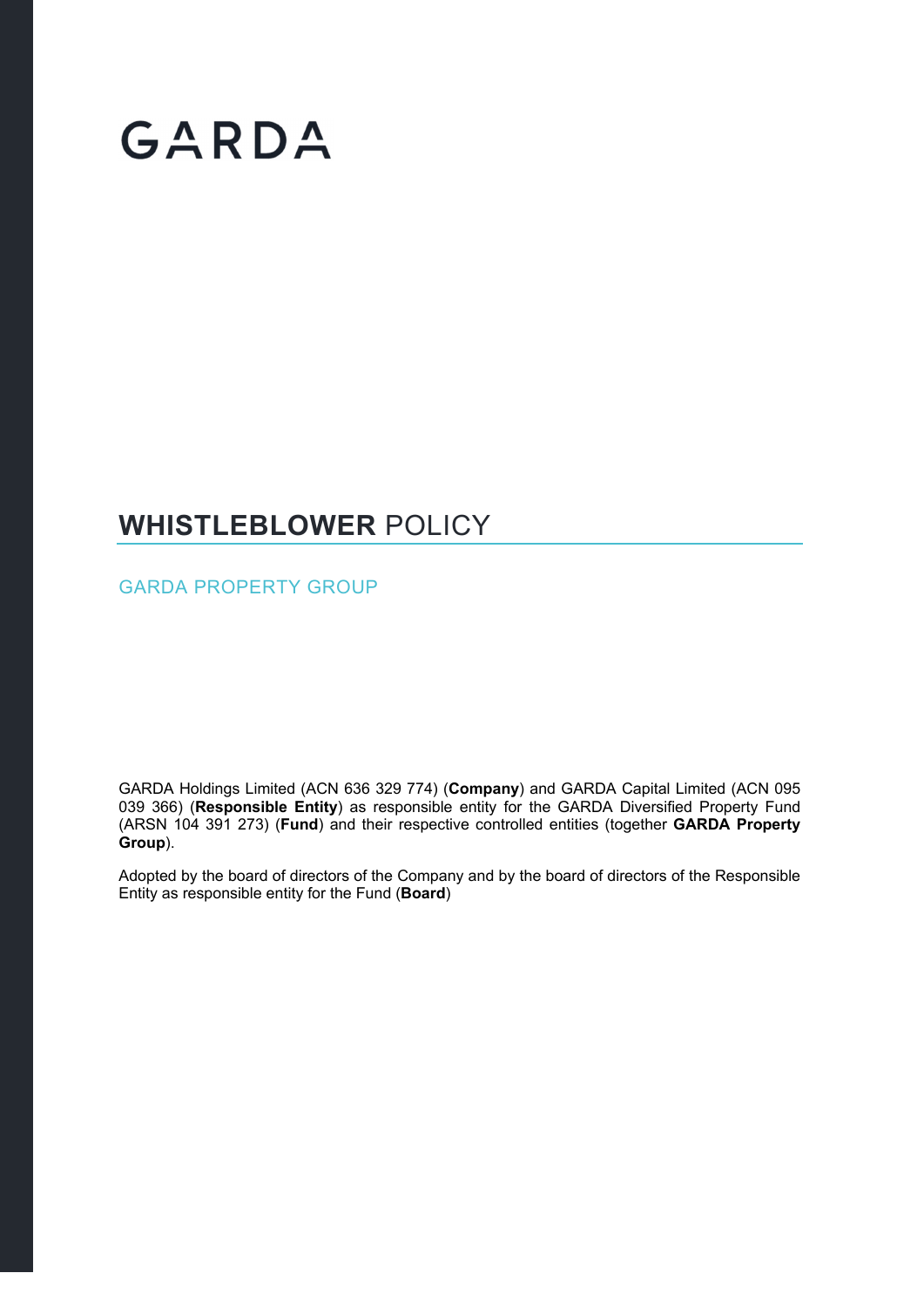## GARDA

### TABLE OF CONTENTS

|    | 7. WHISTLEBLOWER PROTECTION UNDER THE CORPORATIONS ACT7 |  |
|----|---------------------------------------------------------|--|
| 8. |                                                         |  |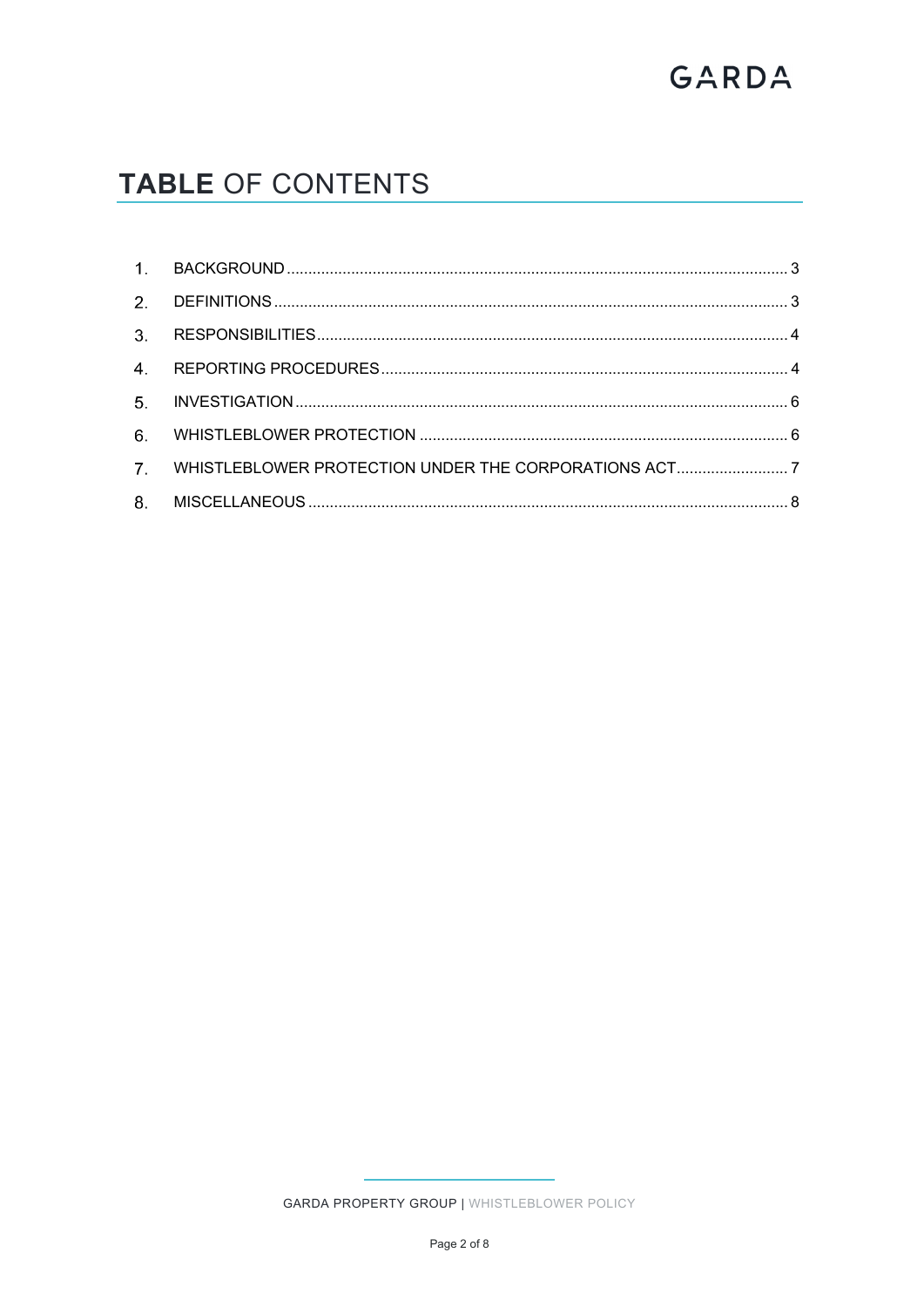#### 1. BACKGROUND

This Policy applies to all members of GARDA. Members of GARDA may, from time to time, act as the responsible entity of one or more funds.

GARDA Property Group is a stapled group comprising the Company and the Fund (and their respective controlled entities). The Responsible Entity is a wholly-owned subsidiary of the Company and is the responsible entity for the Fund.

Shares in the Company and units in the Fund are stapled together to form a single class of stapled securities (**Securities**). The Securities are listed on the ASX under the code **GDF**.

#### 2. DEFINITIONS

#### 2.1 DEFINITIONS

In this Policy:

| <b>Term</b>                                   | <b>Definition</b>                                                                                                                                                                                                                                                                                                        |  |  |
|-----------------------------------------------|--------------------------------------------------------------------------------------------------------------------------------------------------------------------------------------------------------------------------------------------------------------------------------------------------------------------------|--|--|
| <b>ASIC</b>                                   | means Australian Securities and Investments Commission.                                                                                                                                                                                                                                                                  |  |  |
| <b>APRA</b>                                   | means Australian Prudential Regulation Authority.                                                                                                                                                                                                                                                                        |  |  |
| <b>ASX</b>                                    | means ASX Limited or Australian Securities Exchange as the<br>context requires.                                                                                                                                                                                                                                          |  |  |
| <b>ATO</b>                                    | means Australian Taxation Office.                                                                                                                                                                                                                                                                                        |  |  |
| <b>Board</b>                                  | The board of directors of the Company and the Responsibility Entity<br>(or both as the context requires).                                                                                                                                                                                                                |  |  |
| <b>Corporations Act</b>                       | means the Corporations Act 2001 (Cth).                                                                                                                                                                                                                                                                                   |  |  |
| <b>GARDA</b>                                  | means the Company, its wholly-owned subsidiaries, the Fund and<br>each managed investment scheme managed by a subsidiary of the<br>Company.                                                                                                                                                                              |  |  |
| <b>Personnel</b>                              | means individuals who are or have been:                                                                                                                                                                                                                                                                                  |  |  |
|                                               | i.<br>an officer or employee of GARDA, or a contractor or<br>employee of a contractor to GARDA; or<br>a supplier of goods and services to GARDA, or a contractor<br>ii.<br>or employee of the supplier; or<br>an associate of GARDA; or<br>iii.<br>a relative, dependent or spouse of an individual in (i)-(iii).<br>iv. |  |  |
| <b>Protected Disclosure</b><br><b>Officer</b> | has the meaning set out in section 4.1(a) of this policy.                                                                                                                                                                                                                                                                |  |  |
| <b>Relevant Legislation</b>                   | means the provisions of the Corporations Act and the Taxation<br>Administration Act that apply to GARDA and that directly refer to<br>protection for whistleblowers                                                                                                                                                      |  |  |
| <b>Reportable Conduct</b>                     | misconduct, (including fraud, negligence, default, breach of trust<br>and breach of duty) or an improper state of affairs or circumstances<br>in relation to GARDA or the tax affairs of GARDA and may include:                                                                                                          |  |  |
|                                               | breaches of any GARDA policy or procedure;<br>a)                                                                                                                                                                                                                                                                         |  |  |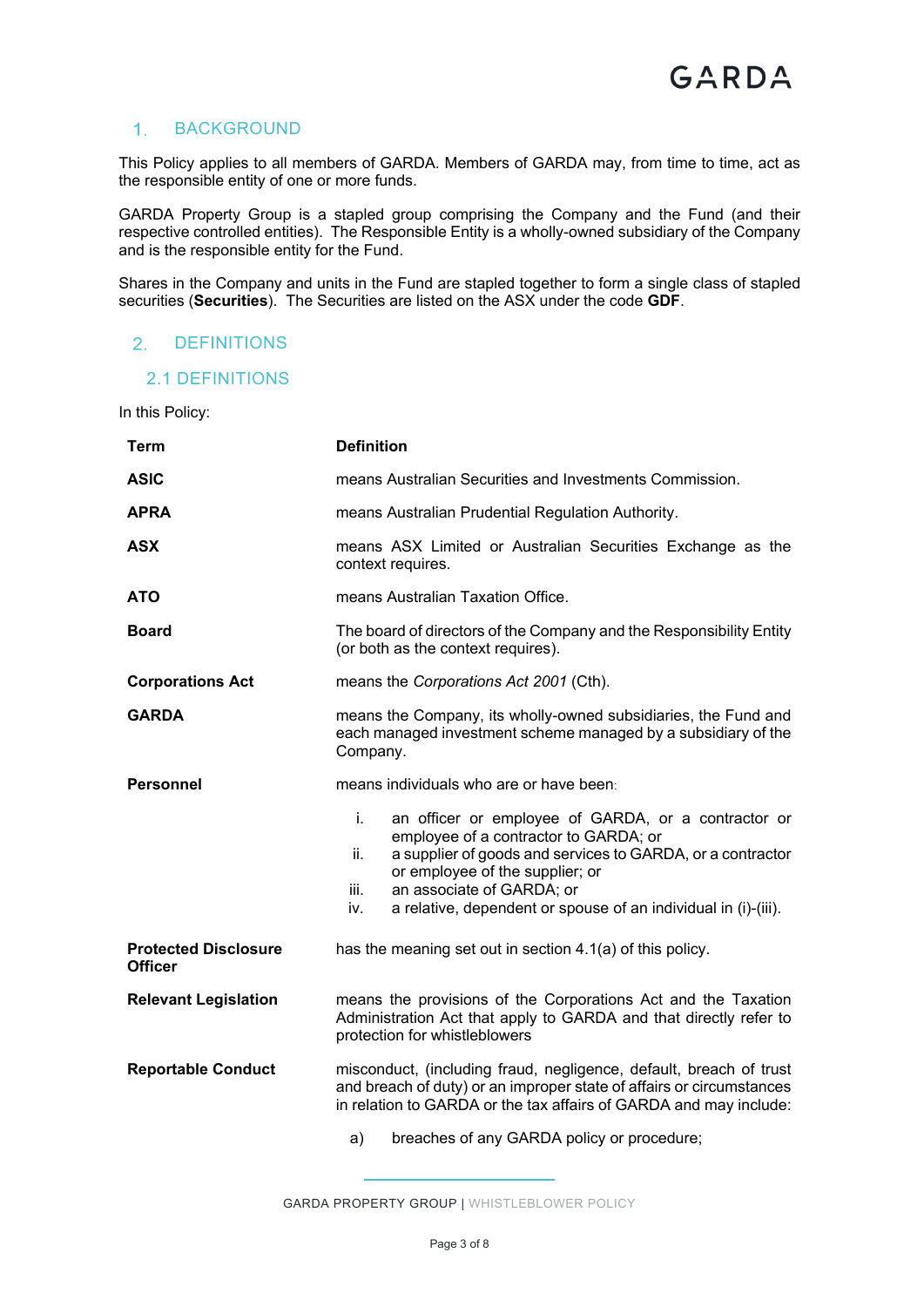- b) breaches of any ASX Listing Rule;
- c) bribery or corruption;
- d) causing loss or damage to GARDA's reputation, interests, standing in the community, or financial position;
- e) destruction, alteration, mistreatment of, or removal for an improper purpose, of any GARDA asset, data or information, including material wastage of GARDA's resources;
- f) acting unethically;
- g) dishonesty or fraud;
- h) environmental damage;
- i) harassment, bullying, victimisation, discrimination, or anything that unduly makes anyone feel uncomfortable, or is an abuse of authority
- j) illegal acts (for example, theft, property damage, violence, illegal drug use/sale);
- k) questionable accounting, tax, reporting or compliance procedures, including manipulation, concealment, falsification or knowing misstatement of records or financials;
- l) money laundering; and
- m) unsafe work practices or anything which may put the lives, health or wellbeing of anyone at risk.

#### 2.2 INTERPRETATION

Terms not defined in this Policy which are given a meaning in the *Corporations Act 2001* or the *Taxation Administration Act 1953* have the same meaning as in those Acts.

#### RESPONSIBILITIES

#### 3.1 VALUES

Everyone associated with GARDA is expected to adhere to acceptable and ethical standards, including GARDA's statement of values and compliance with all laws, and this in turn helps GARDA to achieve its commitment to a culture of ethical and honest behaviour. This commitment is of utmost importance to GARDA.

#### 3.2 REPORTABLE CONDUCT

Achieving this commitment requires all Personnel who become aware of any actual or suspected Reportable Conduct, to report what they know or suspect according to the procedures set out below. Personnel should be aware that it is illegal to identify a discloser, or to disclose information that is likely to lead to the identification of a discloser, unless covered by the exceptions outlined in the Relevant Legislation.

#### 4. REPORTING PROCEDURES

#### 4.1 WHO CAN I REPORT TO?

Anyone who has reasonable grounds to suspect Reportable Conduct should report the conduct via one of the following channels:

a) directly to a Protected Disclosure Officer, being:

Lachlan Davidson – General Counsel in the first instance; or, in the alternative, if not appropriate to report to the Chief Operating Officer in the circumstances; or

GARDA PROPERTY GROUP | WHISTLEBLOWER POLICY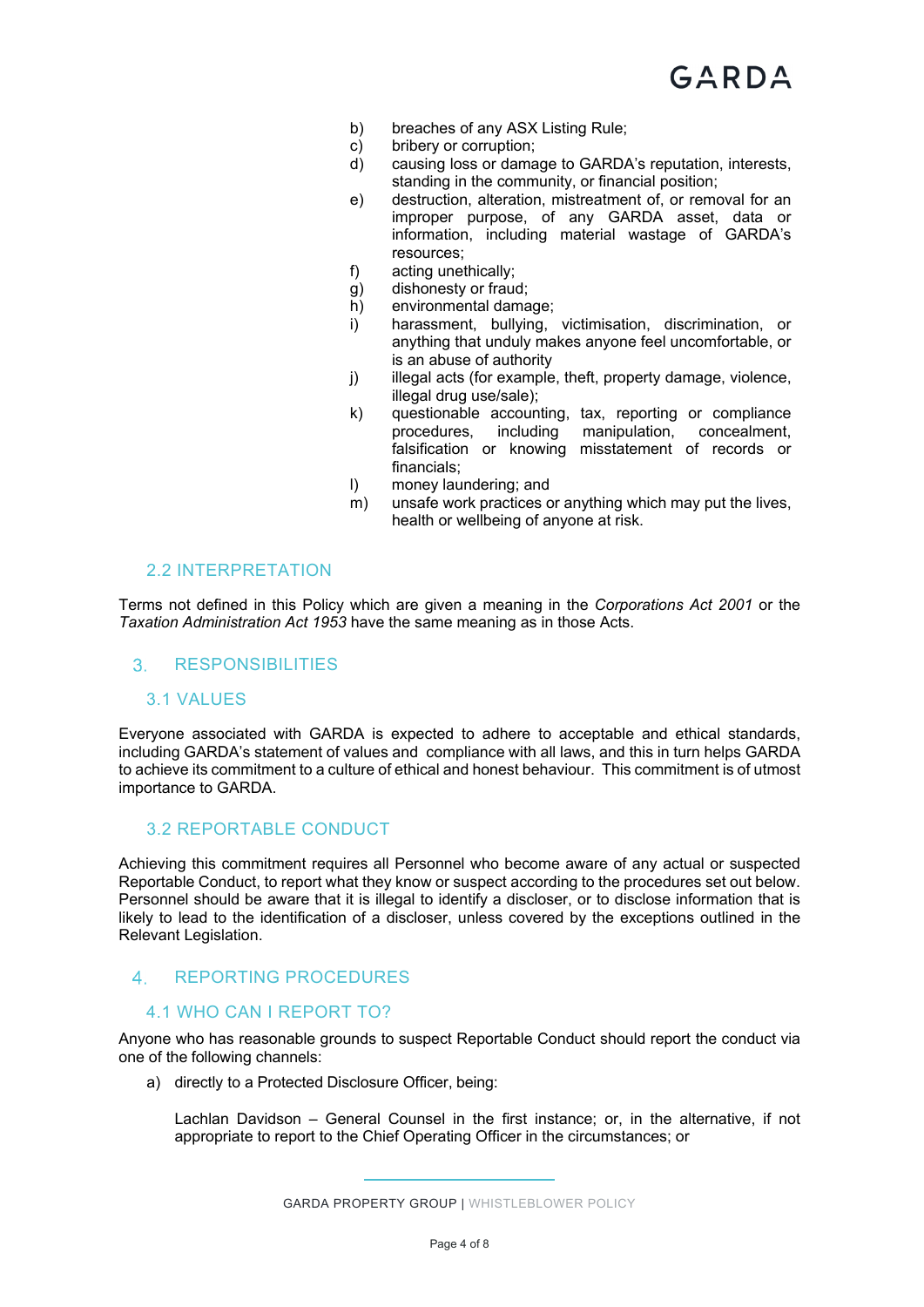David Addis – Chief Operating Officer; or if not appropriate to report to the Managing Director in the circumstances.

- b) to their immediate supervisor or manager (for example, a lead practitioner). The supervisor or manager will then escalate the matter to a designated Protected Disclosure Officer; or
- c) if internal reporting is not appropriate in the circumstances, to report externally to the lead partner of GARDA's external audit firm (being Pitcher Partners); or
- d) an independent legal advisor for the purposes of obtaining independent legal advice or representation in relation to the whistleblower provisions of the Relevant Legislation; or
- e) to external parties and relevant regulatory bodies such as:
	- i. ASIC, APRA and the ATO; or
	- ii. journalists and parliamentarians, but only as provided by the provisions of the Relevant Legislation and those procedures have been followed. It is important that Personnel understand the criteria to be satisfied when making an 'emergency disclosure' or 'public interest disclosure' to external parties and regulatory bodies in order to qualify for protection as a whistleblower under the Relevant Legislation.

Personnel considering such a step should contact an independent legal advisor before any such report is made;

#### 4.2 HOW CAN I REPORT?

It is recommended that you provide as much information as possible when making a disclosure or a report, so that any investigation can be effective. A report can be made to a Protected Disclosure Officer, or to an individual outlined in  $4.1(b)$  and  $4.1(c)$ , verbally or in writing, by utilising phone numbers and email addresses made available on the GARDA website, documentation and directories. These are generally accessible to persons internally and externally to GARDA. Contact details for reporting outside normal business hours are also available.

#### 4.3 PROTECTED DISCLOSURE OFFICERS

Protected Disclosure Officers are responsible for overseeing the development and implementation of this Policy GARDA's whistleblower initiatives and encouraging reporting of policy breaches.

#### 4.4 ANONYMITY

Personnel may remain anonymous when making a report, and the whistleblower protection can still apply under the Relevant Legislation. However anonymity can reduce the extent to which some matters can be dealt with, and may prevent the person lodging the report from being kept updated as to the progress or outcome of the investigation. Personnel choosing to remain anonymous are encouraged to stay in touch with the disclosee in order to enable GARDA to update them on the progress of the investigation.

#### 4.5 WILL I REMAIN ANONYMOUS?

While GARDA will take all reasonable efforts to ensure anonymity is maintained, employees lodging anonymous reports should be aware that GARDA has a single office, and also if the matter is eventually heard in court, anonymity may be lifted in limited circumstances by a court order.

#### 4.6ADDITIONAL INFORMATION

If Personnel require additional information before making a report, they should contact a Protected Disclosure Officer, preferably the Company Secretary in first instance. Personnel may also contact an independent legal adviser.

#### 4.7 WHAT IS NOT PROTECTED?

Personnel should be aware that if a matter raised in a report, even if only part of the report, does not qualify as a disclosable matter under the Relevant Legislation it will not qualify for whistleblower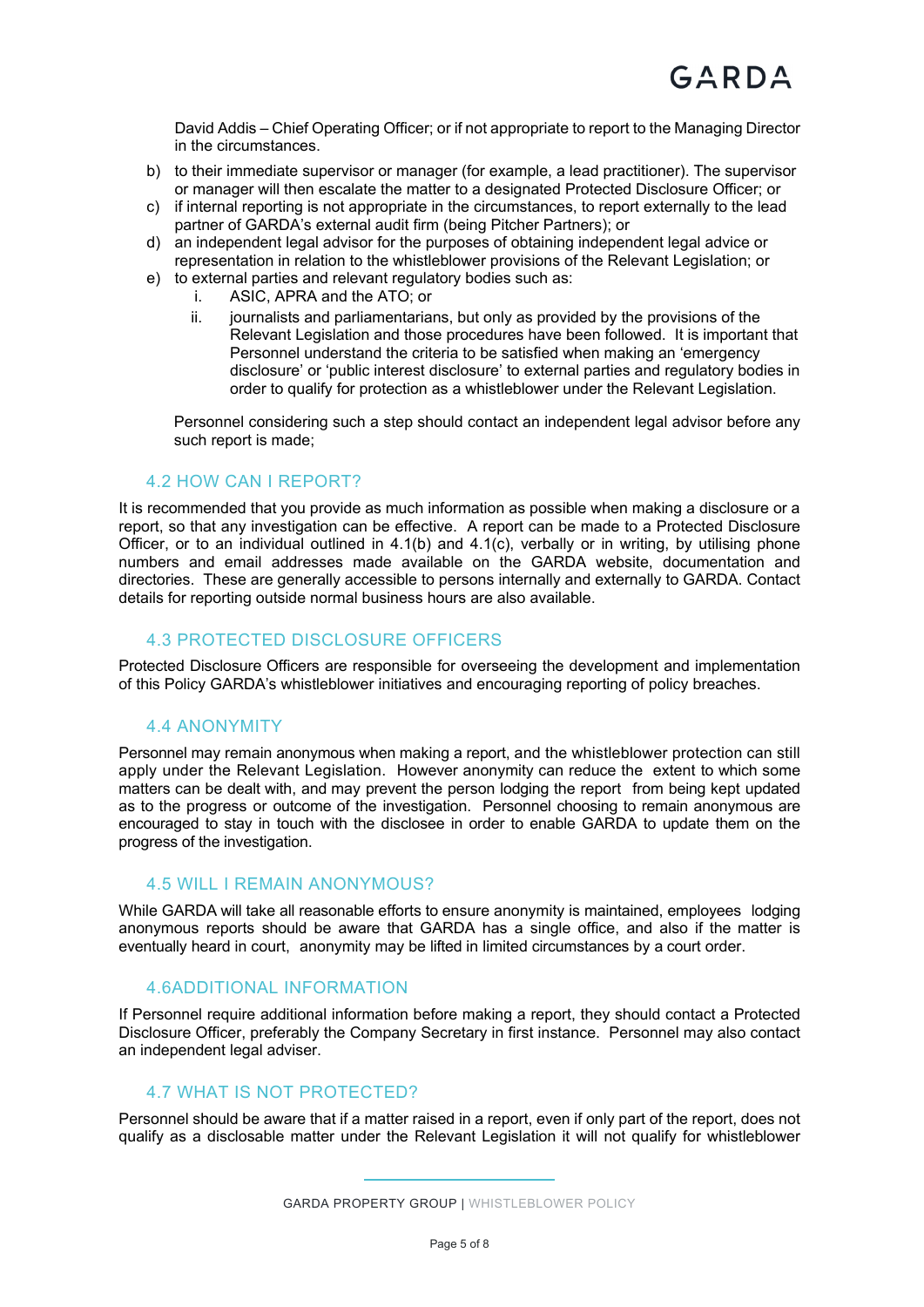protection. For example, a work related personal grievance may not qualify for whistleblower protection (for example, matters include issues that have personal implications for the discloser but do not have significant implications for GARDA or another entity or relate to alleged or actual conduct about a disclosable matter under the Relevant Legislation). Such a matter may still be protected under other legislation, such as the *Fair Work Act 2009* (Cth).

#### 4.8 NO FALSE REPORTS OR ACCUSATIONS

GARDA does not discourage Personnel from making disclosures arising from a suspicion, where they may not be appraised of the details. However, this Policy is not a platform for Personnel to make a deliberately false report or accusation.

#### 5. INVESTIGATION

#### 5.1 CONSIDERATIONS FOR INVESTIGATION

GARDA will investigate all cases of Reportable Conduct lodged in accordance with this Policy. In all cases, GARDA will investigate each disclosure to determine if it qualifies for protection, and if a formal investigation is required. The report will be investigated fairly, thoroughly and objectively, and will be done so within a month from the first report, where possible. Key steps to be take include:

- a) protecting the whistleblower;
- b) an assessment of whether an in-depth investigation is required;
- c) ensuring that the individual against whom the allegation is made has a right of response; and
- d) updating the affected persons on timeframes and decisions, where possible.

#### 5.2 NOTIFICATION OF PROGRESS

Where appropriate in accordance with the circumstances and the nature of the disclosure, and where allowed by legal or confidentiality restraints, GARDA may notify the progress of, and outcome of the investigation to the Personnel who reported the matter (where possible).

#### 5.3 REPORTING FINDINGS

GARDA will ensure that findings from the investigation will be documented and material incidents reported to the Board (as recommended in the ASX's *Corporate Governance Principles and*  Recommendations) and/or those responsible for the oversight of the Policy, while preserving confidentiality.

#### 5.4 FAIRNESS

GARDA will take all reasonable steps to ensure the fair treatment of individual employees mentioned in a disclosure, including, but not limited to, maintaining their confidentiality where possible and appropriate, and advising them of the disclosure and any relevant documentation, where appropriate and in accordance with the nature of the disclosure and the principles of natural justice and procedural fairness. An individual employee will be advised of the nature of the disclosure against them before disciplinary action is taken against them.

#### WHISTLEBLOWER PROTECTION

#### 6.1 PROTECTION AFFORDED

GARDA is absolutely committed to ensuring all persons who make a report in accordance with this Policy are afforded absolute confidentiality and fairness and are not subject to any detrimental, recriminatory, harassing or unfavourable treatment for lodging a report in accordance with the Relevant Legislation and this Policy. Persons making a report in accordance with the Relevant Legislation will also be protected from civil, criminal and administrative liability for making the report, but the discloser will not be granted immunity by the Relevant Legislation for any misconduct the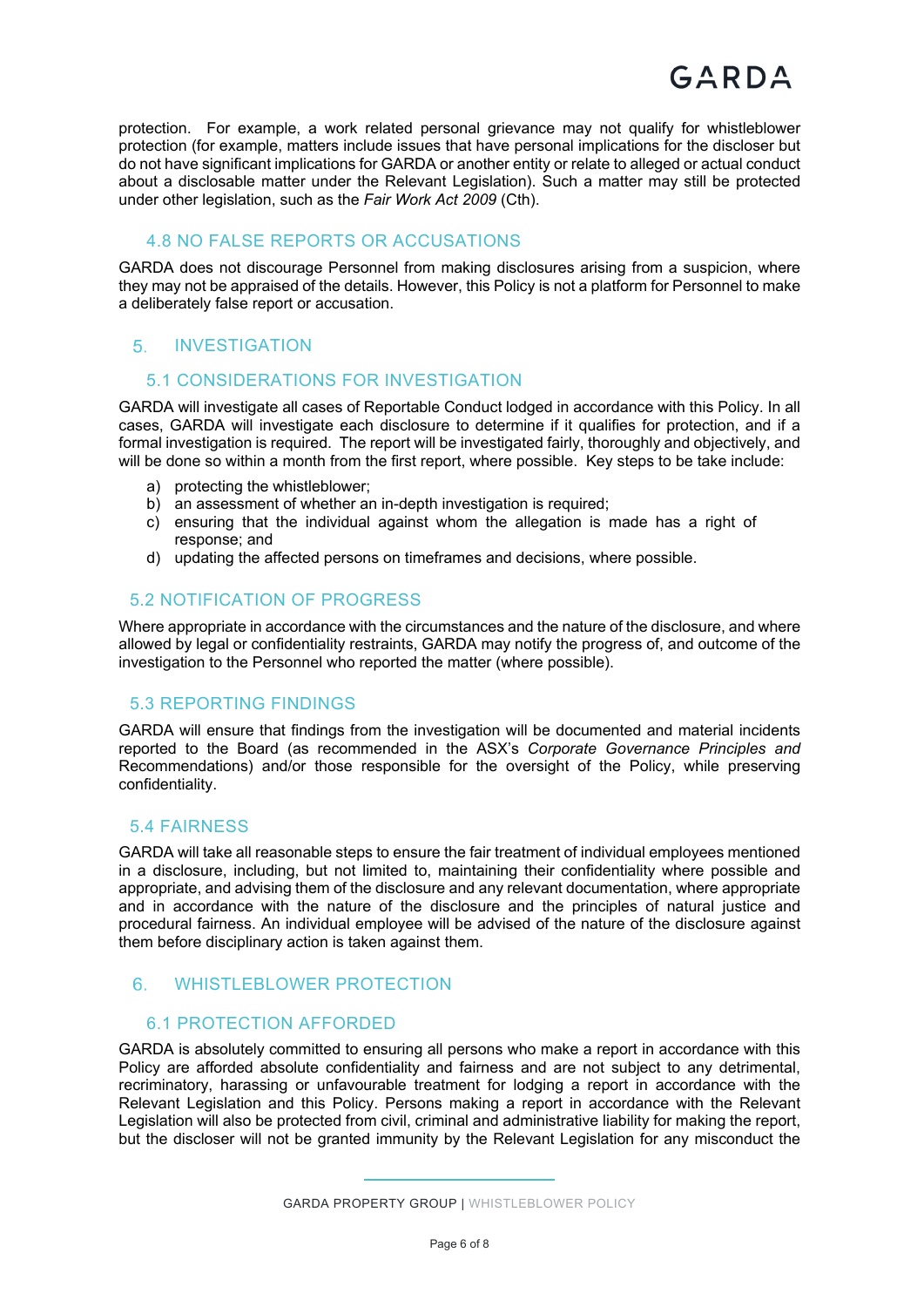discloser personally engaged in that is revealed by their report. Where Personnel believe they have suffered detriment because of making a report, they may contact an independent legal advisor or regulatory bodies such as ASIC, APRA and the ATO.

#### 6.2 CONFIDENTIALITY

Unless required by law, a court, or as consented to by the person making the report, the identity of the person making the report, and all of the information they disclose, shall be treated with absolute confidentiality by the supervisor or manager receiving the report and/or the Protected Disclosure Officer. This continued confidentiality includes when the receiver is reporting the matter to senior management, the Board, or legal advisors. Where, for the purposes of investigation, the identity of the person is required to be disclosed, it will not be done without the whistleblower's consent and the whistleblower may request a leave of absence or to be relocated during the investigation in those circumstances. Any notes, records or files created as part of the reporting shall be retained under similarly strict confidentiality.

#### 6.3 BREACHES OF CONFIDENTIALITY

Should any breach of the confidentiality requirements set out above occur by any Personnel, these will be regarded as a serious breach of their terms of engagement or employment, and may result in disciplinary action including termination.

#### 6.4 WHERE THERE ARE NO REASONABLE GROUNDS

In cases of vexatious, baseless or trivial reports where there are no reasonable grounds for suspicion, the protections afforded to the whistleblower may not available.

#### WHISTLEBLOWER PROTECTION UNDER THE CORPORATIONS ACT

#### 7.1 REQUIREMENTS

The Corporations Act affords protection to whistleblowers from civil, criminal and administrative liability where the following conditions are met:

- a) they are or have been Personnel:
- b) they make a report to:
	- i. a Protected Disclosure Officer;
	- ii. a director, officer, or senior manager of the Company;
	- iii. the external auditor of the Company; or and
	- c) the report is made where the whistleblower has reasonable grounds to suspect that the matters contained in the report have occurred. The whistleblower may still be protected from liability in some circumstances even where the contents of the report turn out to be incorrect.

#### 7.2 PROTECTIONS

Where these conditions are met:

- a) the whistleblower is protected from legal liability by making the report;
- b) should they suffer any detrimental, recriminatory, harassing or unfavourable treatment for lodging a report, the whistleblower can claim compensation for that damage from the offender, who may also be liable for a criminal offence; and
- c) if the person receiving the report discloses anything which may give away the whistleblower's identity (other than with consent of the whistleblower, as required by law, the police, or ASIC), they too may be guilty of an offence.

GARDA PROPERTY GROUP | WHISTLEBLOWER POLICY